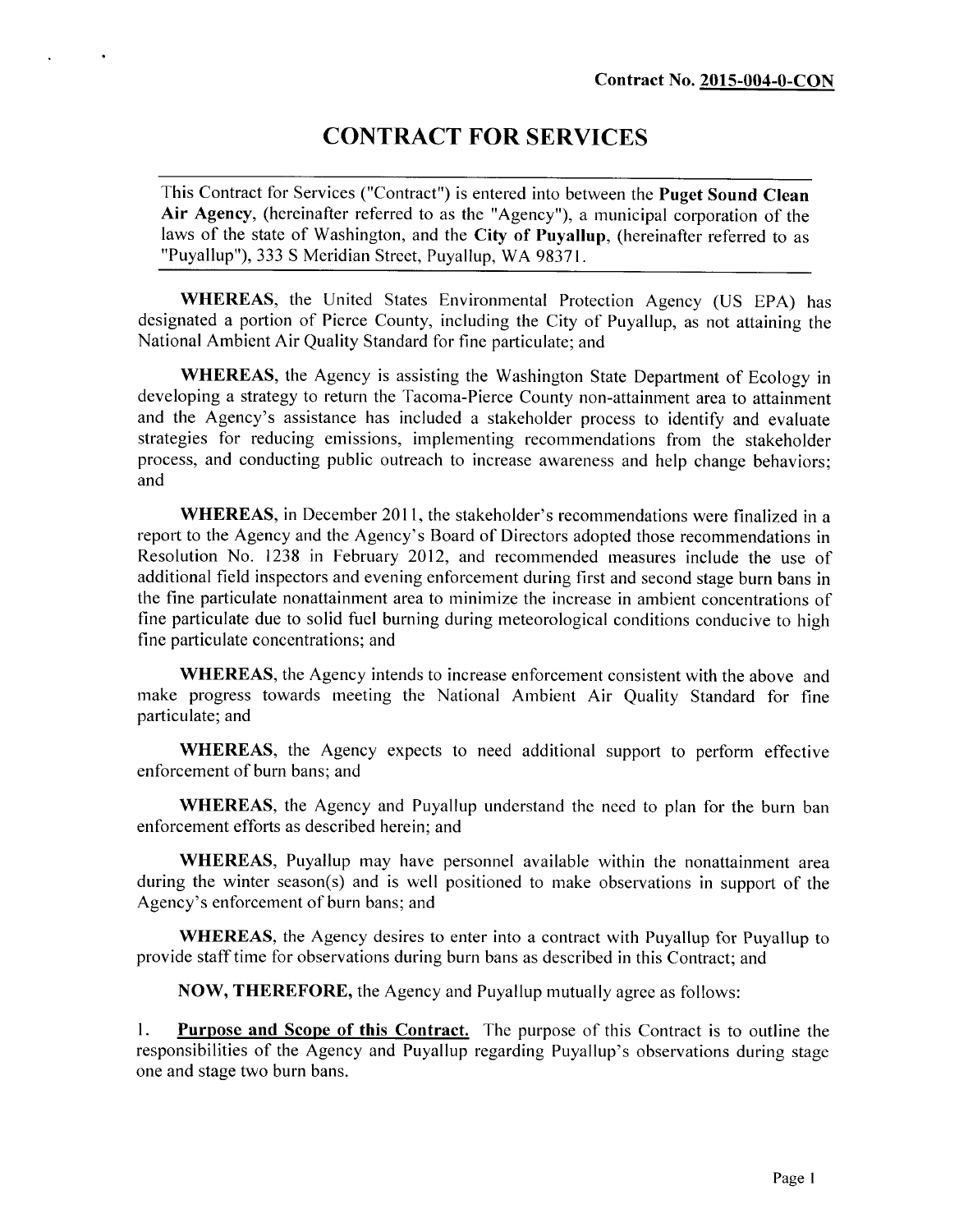Based on Puyallup employees' knowledge of the local community, Puyallup and the Agency agree that Puyallup, at its discretion, will make observations for the Agency to assist with stage one and stage two burn ban enforcement.

#### **A. Duties of the Agency**

The Agency shall:

- 1. Lead, coordinate, and implement the burn ban observation effort.
- 2. In coordination with Puyallup, develop a Detailed Work Plan (hereinafter "Work Plan") to guide Puyallup staff during burn bans. The Detailed Work Plan will describe: burn ban training content and schedule(s) for assigned Puyallup staff; who at Puyallup is to be contacted when the Agency designates a stage one or stage two burn ban; geographic areas to which Puyallup staff will be assigned to patrol for burn ban observations; work shift schedule(s) for burn ban observations; procedures, including deadlines, for Puyallup to submit burn ban observation reports to the Agency; and any other details the Agency deems necessary to assure success of the burn ban patrol events. The Agency shall provide Puyallup a draft of the Detailed Work Plan within 14 days of the date this Contract is fully executed. The Agency shall provide Puyallup the final Detailed Work Plan within 30 days of the date this Contract is fully executed.
- 3. Train Puyallup staff on conducting burn ban observations.
- 4. Provide information concerning proposed work assignments to Puyallup staff for conducting burn ban observations and related activities. This shall include notifying Puyallup staff when and where patrols will occur.
- 5. Provide or approve all outreach materials distributed during or in relation to burn ban compliance inspections.
- 6. As deemed necessary by the Agency, provide equipment for inspections, including camera kits for burn ban observations made at night. Ownership of these items will remain with the Agency. The Agency Project Manager will use a log sheet to check in and check out the camera kits used for night observations.
- 7. In accordance with Section 2 "Compensation," reimburse Puyallup up to a total of \$9,000 in Agency Fiscal Year 2015 for performing certain duties described in Section 1(B) below.
- 8. Closely monitor the contract amount against the invoiced and compensated amounts and ensure that Puyallup is not asked to perform burn ban patrol work beyond the budgeted amount.

### **B. Duties of Puyallup**

Puyallup shall, at its discretion:

1. Provide the Agency Project Manager with the names and contact information for each Puyallup staff person assigned to perform burn ban observations and other duties as described in this Contract within 14 days of the date this Contract is fully exectuted.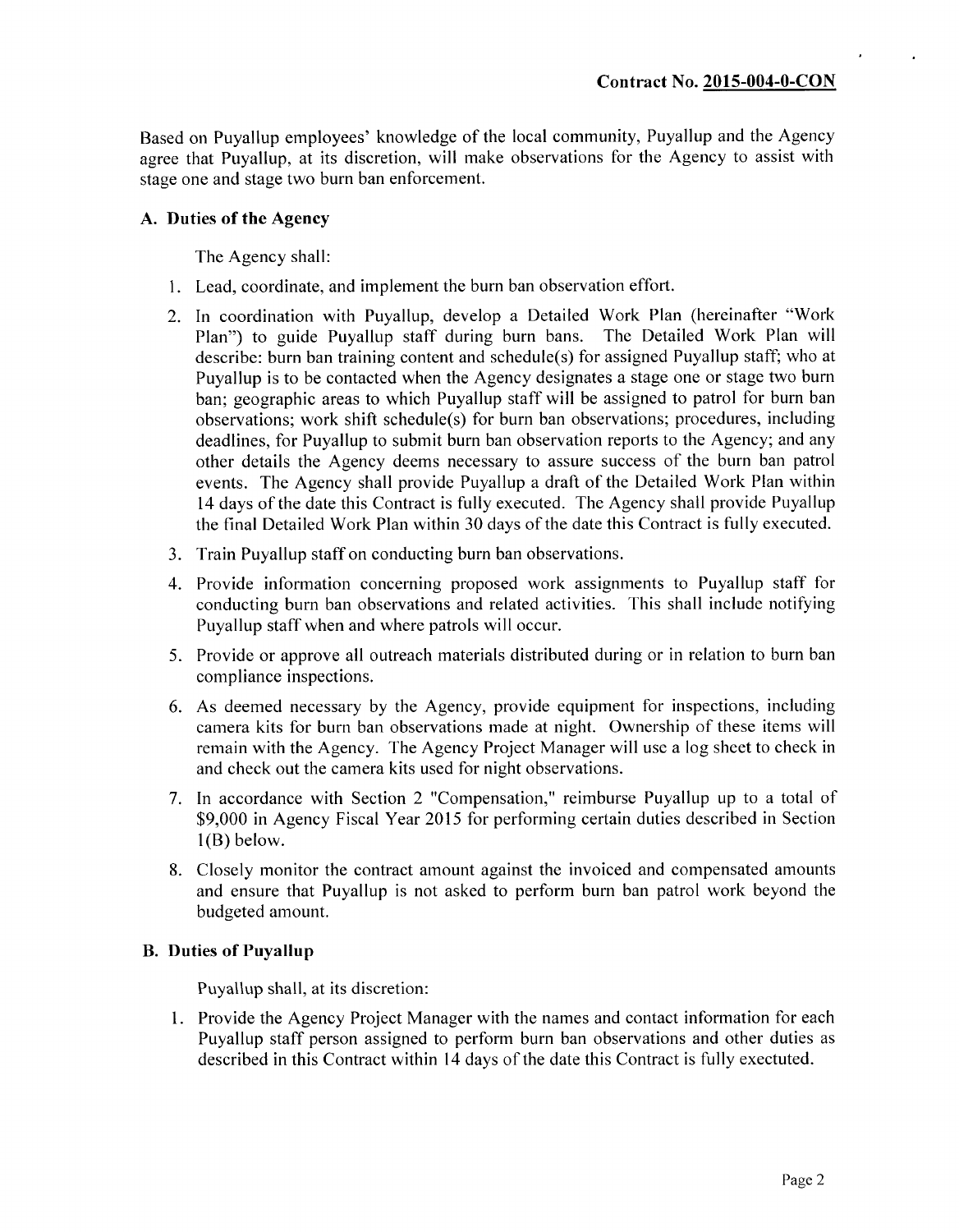- 2. Cooperate in creating the Detailed Work Plan as described in Section 1(A)(2) above, including meetings or contact with the Agency Project Manager as necessary to draft the Detailed Work Plan. Puyallup shall provide comments on the draft to the Agency Project Manager within a reasonable time. Puyallup shall have full authority to accept, reject or modify the whole or any portion of the Work Plan so that the Work Plan becomes acceptable to Puyallup.
- 3. Arrange for Puyallup staff assigned in Section 1(B)(1) when available to obtain training(s) provided by the Agency regarding burn ban observations.
- 4. At its discretion, arrange for Puyallup staff to be made available to patrol during both stage one and stage two burn bans in coordination with the Agency.
- 5. Implement the final agreed upon Detailed Work Plan. This includes reasonable efforts to ensure that all assigned Puyallup staff follow all Agency procedures and processes for burn ban observations as described in the Detailed Work Plan, including but not limited to reporting of inspections with proper documentation.
- 6. Treat Agency equipment left in Puyallup's custody with the same level of care that Puyallup uses for similar Puyallup property. Agency equipment in Puyallup's custody shall remain in the possession of Puyallup for the time period specified by the Agency Project Manager. Puyallup shall use the Agency provided log sheet to keep an inventory of the camera kits used for burn ban observations made at night.
- 7. Assist the Agency, by distributing, or making available, outreach materials provided by the Agency during or in relation to burn ban observations.
- 8. Subject to the availability of Puyallup staff, as determined by Puyallup, assign Puyallup staff to participate in phone calls and in-person meetings with the Agency Project Manager and other Agency staff as needed and/or requested by the Agency.
- 9. Participate as a fact witness in proceedings for notices of violation and/or civil penalties issued by the Agency based on information provided by Puyallup staff, including but not limited to participating in any administrative appeals related to issued notices or penalties.
- 10. Consistent with Section 2, provide monthly invoices and reports to the Agency identifying: staff hours expended to the nearest quarter hour, including overtime; vehicle mileage (with actual miles driven); and administrative costs as described in Section 2 of this Contract.
- 11. Provide cell phones and computer access for Puyallup staff at no charge to the Agency.
- 12. Provide vehicles for all work performed by Puyallup staff pursuant to this Contract.
- 13. Return all equipment back to the Agency by the date specified by the Agency Project Manager.

#### **2. Compensation.**

 $\cdot$ 

 $\ddot{\phantom{0}}$ 

A. The parties understand and acknowledge that the actual number of burn ban days that may be designated by the Agency is unpredictable and cannot be determined in advance. This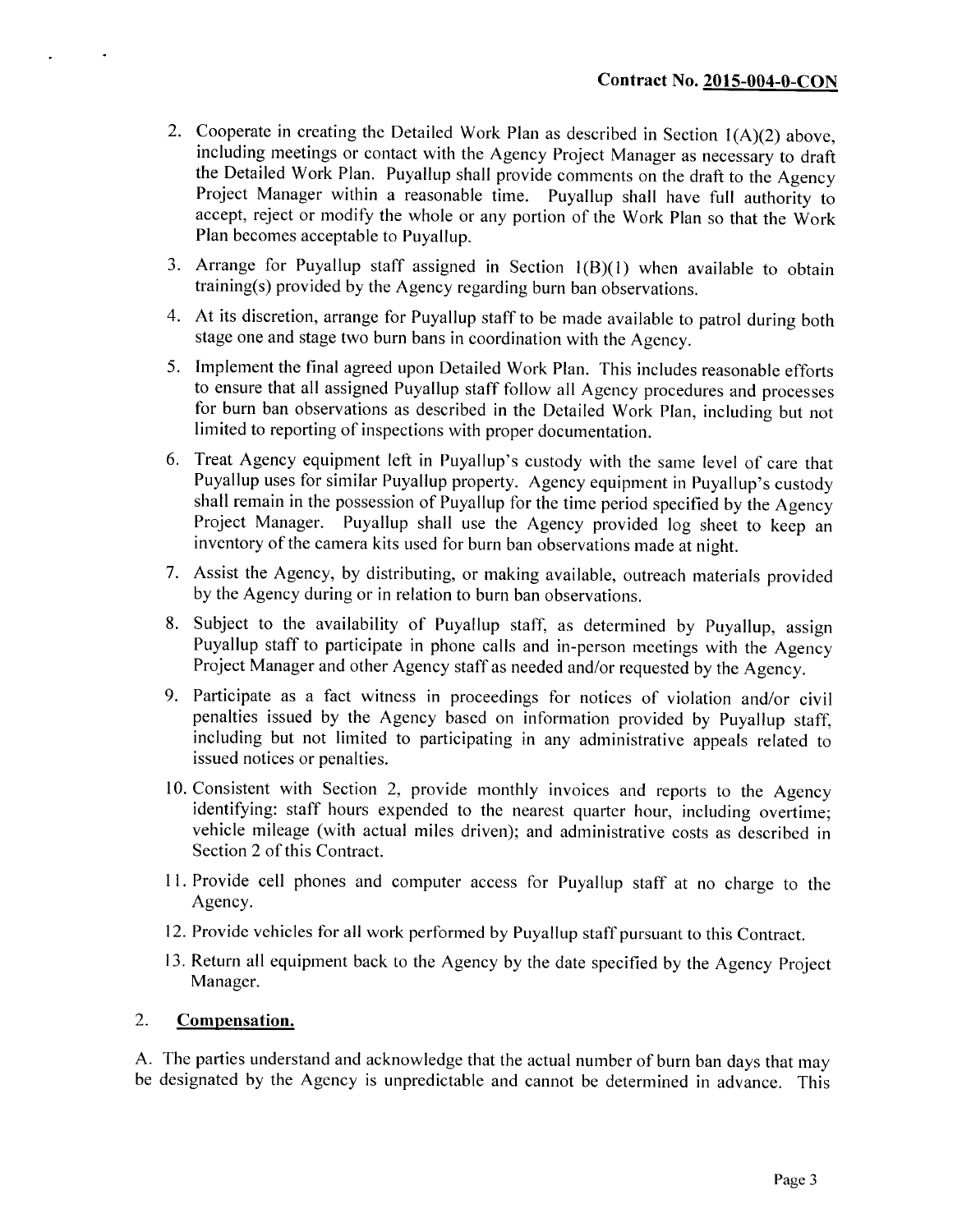Contract does not guarantee any minimum or certain number of burn ban days or any amount of work for Puyallup personnel. The Agency shall only pay for Puyallup work related directly to burn bans patrols conducted by Puyallup pursuant to this Contract, and in addition, the Agency shall pay for Puyallup staff time spent in training(s) pursuant to this Contract.

B. The total amount paid by the Agency for satisfactory performance of the work under this Contract shall not exceed \$9,000. The funding for this Contract is provided by the Civil Penalty Fund and is part of the Agency Fine Particulate/Nonattainment work plan for Fiscal Year 2015. The Agency shall pay Puyallup at the hourly rates listed in Attachment A.

C. To obtain payment, Puyallup shall submit invoices monthly to the Agency and the invoices shall include: staff hours worked (to the nearest quarter hour) and showing task and/or subtask performed; the name of the staff person who performed the work and their job title; the cost per hour including overtime rates; the number of actual miles driven; and the specific number of hours spent within a given billing period.

D. Submitted invoices may include indirect costs as described in this Contract. Indirect costs include time spent on administrative tasks, such as billing and are calculated as a percentage of the salaries and benefits invoiced and cannot be based on equipment. Indirect costs shall not exceed 25% of the salaries and benefits.

E. The Agency shall reimburse expenses as identified in this paragraph or as authorized in advance by the Agency Project Manager as reimbursable. Such expenses may include mileage for vehicles used directly for burn ban patrols at the current Internal Revenue Services (IRS) standard mileage rate. To receive reimbursement, Puyallup must identify on the submitted invoices a detailed breakdown of authorized expenses, identifying the nature of the expenses, and the dates the expenses were incurred.

F. Puyallup shall submit invoices to the Agency's Manager of Finance and Purchasing (Finance Manager, Puget Sound Clean Air Agency, 1904 Third Avenue, Suite 105, Seattle, WA 98101  $-$  206.689.4036) and upon satisfactory performance shall be paid within thirty (30) days after review and approval by the Agency Project Manager. The final invoice must be submitted no later than ten (10) working days after the termination date of this Contract.

G. Funding for work to be conducted after June 30, 2015 is contingent upon approval of funding by the Agency Board of Directors and satisfactory performance by Puyallup, and Puyallup shall not proceed to perform any work under this Contract after June 30, 2015 until so authorized by the Agency Project Manager.

**3. Term.** The effective date of this Contract is the date it is fully executed by the parties. No payments in advance or in anticipation of services or supplies to be provided under this Contract shall be made by the Agency. Any costs incurred prior to the effective date of this Contract will be at the sole expense and risk of Puyallup. The termination date of this Contract is June 30, 2015.

**4. Relationship.** Puyallup and the Agency intend that an independent contractor relationship will be created under this Contract. Puyallup employees or agents are not employees of the Agency and shall not be entitled to compensation or benefits of any kind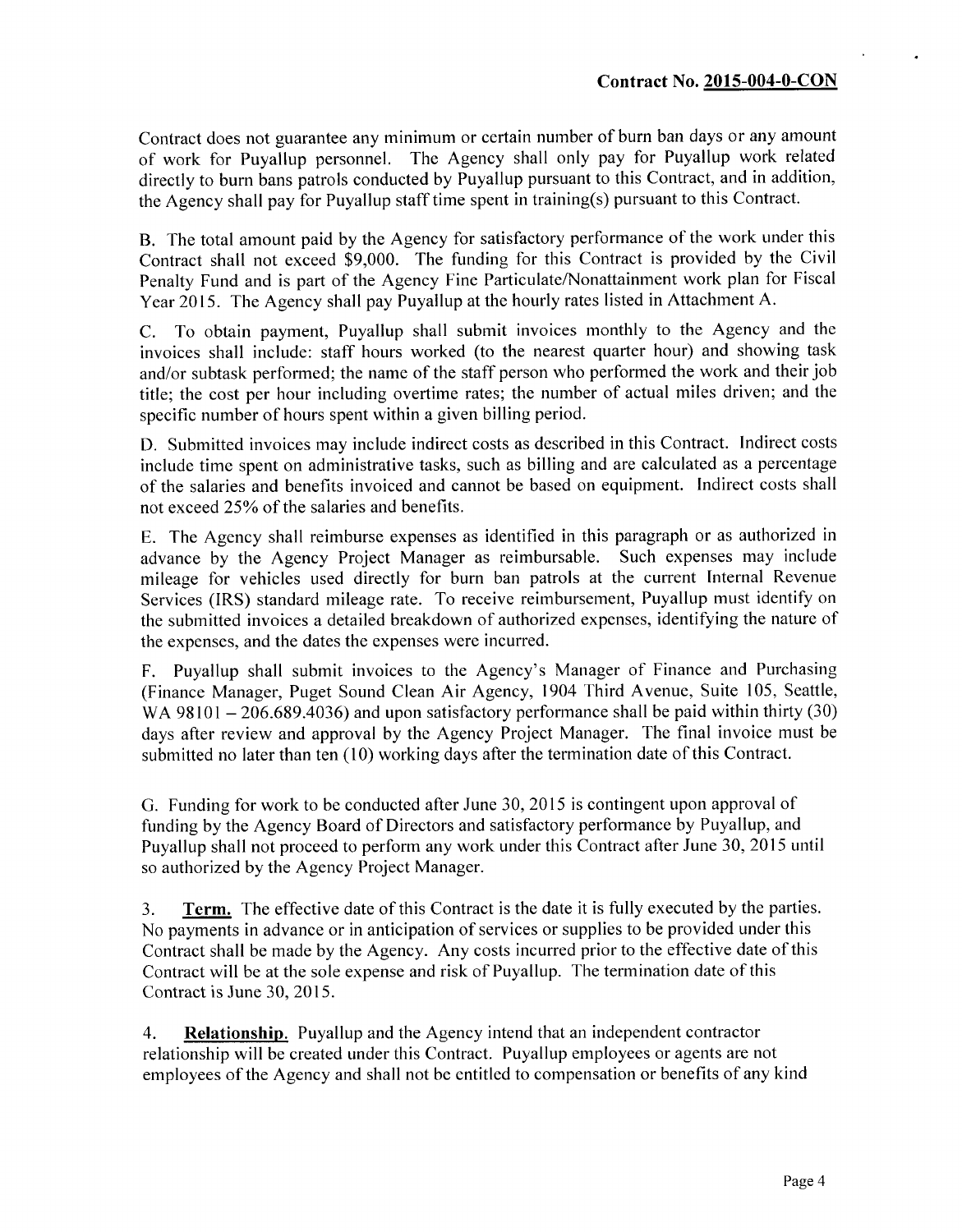other than as specifically provided herein. Puyallup employees or agents will not hold himself/herself out as nor claim to be an officer or an employee of the Agency by reason hereof, nor will Puyallup make any claim of right, privilege or benefit which would accrue to an employee under the law.

**5. Communications.** The following project managers shall be the contacts for all communications regarding the performance of this Contract.

 $\bullet$ 

| Puyallup                                  | <b>Agency</b>                |  |  |  |  |
|-------------------------------------------|------------------------------|--|--|--|--|
| Project Manager: Tom Utterback            | Project Manager: Kim Cole    |  |  |  |  |
| City of Puyallup Development Services     | Puget Sound Clean Air Agency |  |  |  |  |
| Director                                  |                              |  |  |  |  |
| 333 S Meridian Street, Puyallup, WA 98371 | 1904 Third Avenue, Suite 105 |  |  |  |  |
|                                           | Seattle, WA 98101            |  |  |  |  |
| Phone: (253) 841-5502                     | Phone: (206) 689-4020        |  |  |  |  |
|                                           | $(206)$ 343-7522<br>Fax:     |  |  |  |  |
| E-mail: tomu@ci.puyallup.wa.us            | E-mail: kimc@pscleanair.org  |  |  |  |  |

**6. Changes.** The parties may, from time to time, require changes in this Contract. The parties shall mutually agree to the changes by written amendment to the Contract. Any future changes to Attachment A may be accomplished by mutual agreement of the parties through a written letter agreement or e-mail communications.

**7. Early Termination.** Either party may terminate this Contract at any time with or without cause by giving written notice of such termination and by specifying the effective date of the termination. Upon termination of this Contract, the Agency, in addition to any other rights provided in this Contract, may require Puyallup to deliver to the Agency any property specifically produced or acquired for the performance of such part of this Contract as has been terminated.

**8. Subcontracting.** Puyallup shall not enter into subcontracts for any of the services or work contemplated under this Contract without obtaining prior written approval of the Agency. In no event shall the existence of any subcontract operate to release or reduce the liability of Puyallup to the Agency for any breach in the performance of Puyallup's duties.

**9. Assignment.** The work provided under this Contract, and any claim arising thereunder, is not assignable or delegable by either party, in whole or in part, without the express prior written consent of the other party.

10. **Indemnification.** Each party to this Contract shall be responsible for its own acts and/or omissions and those of its officers, employees, and agents. No party to this Contract shall be responsible for the acts and/or omissions of entities or individuals not a party to this Contract.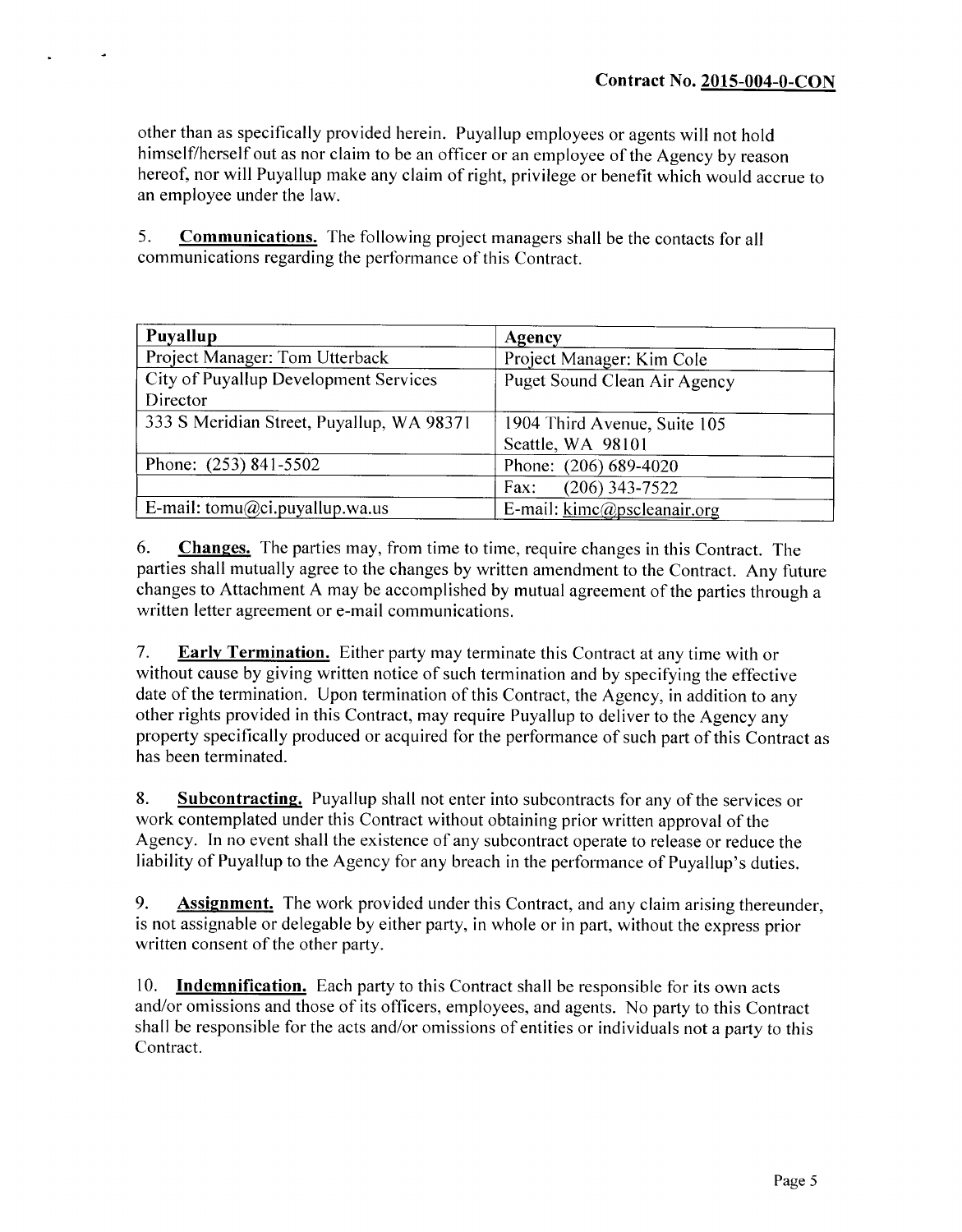**1 1 . Payroll and Taxes.** Puyallup assumes full responsibility for the payment of all wages, payroll taxes, use, sales, income or other form of taxes, fees and licenses related to the actions of its employees or agents pursuant to this Contract.

12. **Compliance with All Laws and Regulations.** The parties shall comply with all applicable local, state, and federal laws, regulations, and standards necessary for the performance of this Contract.

13. **Severability.** If any term or condition of this Contract or the application thereof to any person(s) or circumstances is held invalid, such invalidity shall not affect other terms, conditions or applications which can be given effect without the invalid term, condition or application. To this end, the terms and conditions of this contract are declared severable.

14. **Waiver.** Waiver of any breach or condition of this Contract shall not be deemed a waiver of any prior or subsequent breach. No term or condition of this Contract shall be held to be waived, modified or deleted except by an instrument, in writing, signed by the parties hereto.

15. **Entire Contract.** This written Contract, with Attachment A, represents the entire Contract between the parties and supersedes any prior oral statements, discussions or understandings between the parties.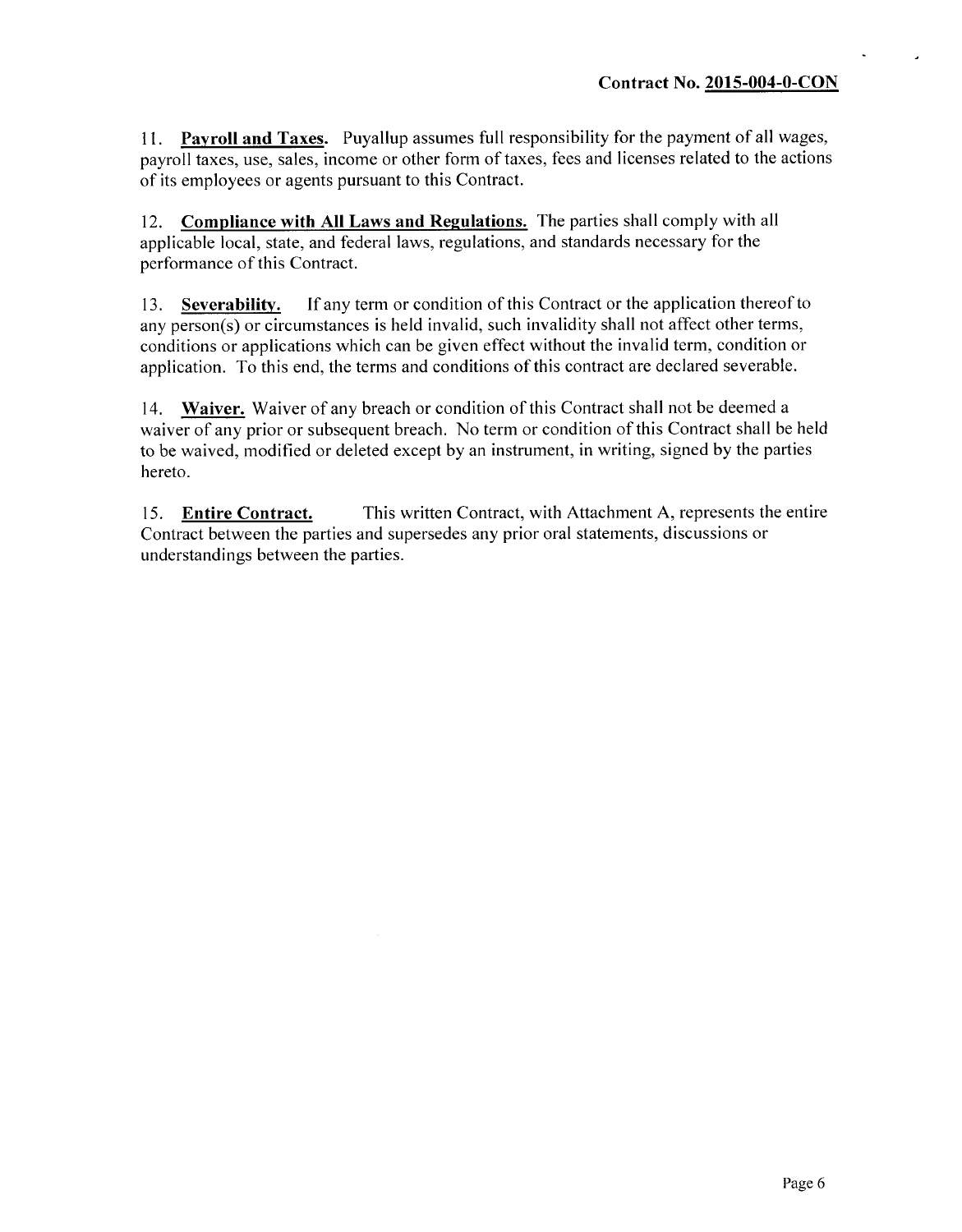**THIS Contract** is executed by the persons signing below, who warrant they have the authority to execute this Contract.

## **PUGET SOUND CLEAN AIR AGENCY CITY OF PUYALLUP**

**By:**

u.

 $\mu$ 

Paul Roberts Board of Directors, Chair

Date: **V~A^**

Attest:

**By:**

Craig Kenworthy Executive Director

Date:  $1/||p|$   $2/26$ 

Crull  $c<sub>k</sub>$ 

Bill McDonald City Manager

**By:**

Date:  $\frac{l^4}{l^4}$  $\overline{\sqrt{2}}$ 

Approved as to Form:

By:

Jennifer Dold Attorney Date:

| - Approved, as to Form |  |  |  |  |  |  |  |
|------------------------|--|--|--|--|--|--|--|
| Attorney               |  |  |  |  |  |  |  |